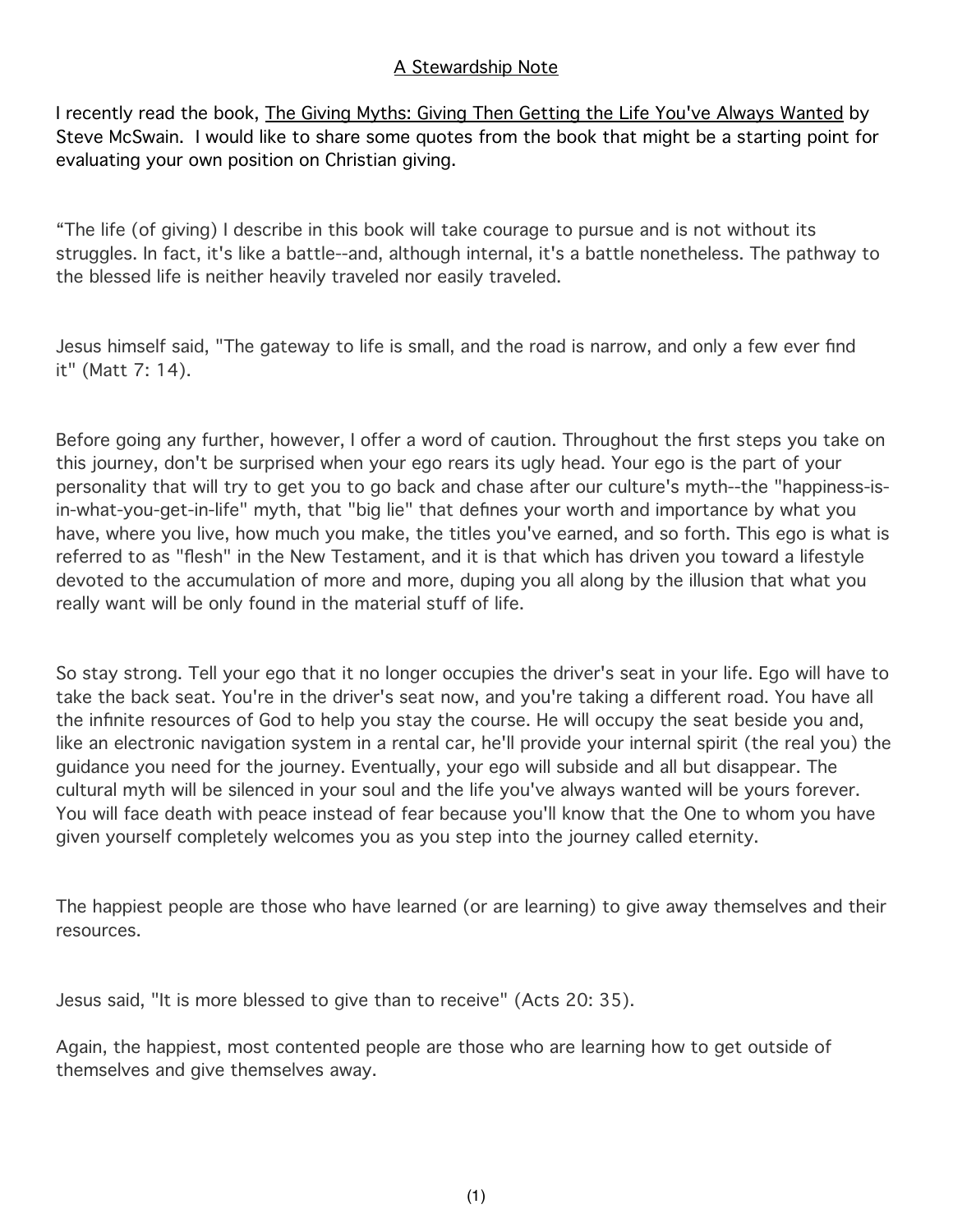You say, "I don't have any wealth"? Compared to whom? Of course, you do. If you could afford the purchase of this book, you've spent more money than half the world's population will earn in an entire week, maybe a month. Who do you think you're kidding? You may not have as much as Tom Cruise or Bill Gates or even your next-door neighbor. But you have more than most and you have much to give away. You might look around at others who live in more luxurious neighborhoods, make more money than you, drive more expensive cars, serve larger churches than you, or seem to get the most coveted promotions, and measure your worth by such insidious comparisons. But you have more than most in this world, and much of what God has given to you, he has done so with the intention that you will give some or all of it away. The Bible is unmistakably clear about this: "you will be enriched so that you can give even more generously" (2 Cor 9: 11).

When I talk about giving being the purpose of your life, don't misunderstand me. I'm not talking about token giving--the kind most frequently practiced by people in the pew. And outside the pew, I might add. I'm talking about generous giving--even outlandish giving, giving that often defies rational thinking. Giving that may go beyond tithing (the giving of 10 percent of your income away).

Saint Paul described this kind of giving in 2 Corinthians 9: 7: "You must each make up your own mind as to how much you should give. Don't give reluctantly or in response to pressure. For God loves the person who gives cheerfully."

Growth in giving is that last frontier to conquer within your soul. But it must become your first priority if you want to experience the abundant life. That's a fact. If you haven't already, you'll soon discover that the cultivation of a generous heart is a formidable task. A charitable heart is difficult to develop. Everything in you conspires against it. Your ego will fight you for as long as it can. Nevertheless, you can conquer this if you avail yourself of the liberating power of God's Spirit whose presence is within you to enable you. Once this last frontier--your inner world--is conquered, every other area of your life will fall into place. When you get this right, you'll understand why Jesus talked so much about it. It is that one place where the greatest need exists for life change and transformation. If you permit God to change your heart and how you define your worth, you'll begin to experience a life filled with such incredible blessing and self-abandonment that it will defy explanation. You'll receive in return far more than you'll ever be able to give away.

I believe this is what God has done in His world. He is the creator of all things. He distributes His gifts to human beings as he wills. These gifts to us, however simple or complex, equal or unequal, express His hope in us. Everything we have--indeed everything we are--is an expression of His reckless hope that you and I will respectfully respond to His gracious trust and take responsible care of this world, treat all people as potential members of our own family, and share our abundance with everyone. Instead of giving based on the prompting of God's Spirit and in grateful response to God's grace and gifts, giving has become a competition to see who can give the largest gift and get the most recognition and praise.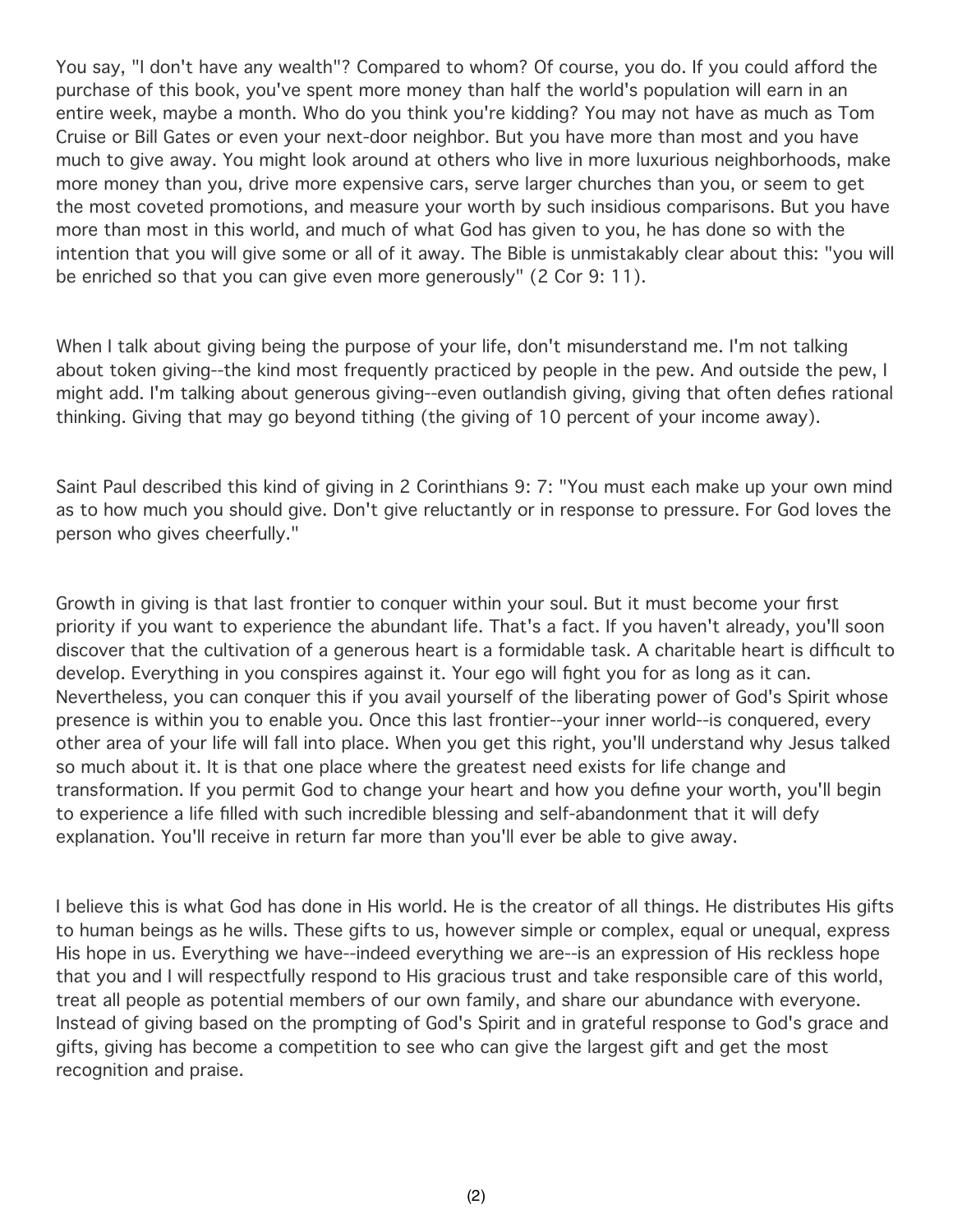You are blessed for only one purpose--so that you might be a blessing to others. God has given you all that you are and have in the hope that you will prove to be like the five-talent person in the story Jesus told. You ask, "Doesn't God know what I'll do with what he's given to me?" Frankly, I'm not sure he does. But that's a question you'll have to direct to the theologians. What I am sure about is that every talent, gift, and resource you and I have is a divine trust--a blessing given so that you might in turn be a blessing to this world.

Giving is demonstrated in the New Testament as our direct response to God's grace. Since grace is God's unmerited gift to us, giving is our unmitigated gratitude to God.

Jesus responded, "Let her alone, for she has done a beautiful thing for me" (Matt 26: 10). For those who have experienced the transforming miracle of divine grace at the deepest levels of human experience, there's an almost insatiable desire to give and give extravagantly. Extravagant giving is always the response to an extraordinary experience of grace.

If there is anything the New Testament teaches about giving, it is this: the deeper your experience of the divine, the higher your generosity will reach.

If you'll keeping moving in this direction and start giving as a response of gratitude to what you are feeling inside, you'll start experiencing the fullness of life that God desires for you. Ask him to show you how and where. He will and you'll know. The need will appear at just the right moment. Don't try to create it yourself. Wait on God. He'll bring the need right to you. This will be a little awkward at first, but with time and practice you'll become adept at knowing when and where God is prompting you to give.

Your giving never has to be cajoled or coerced when you've experienced grace.

That's where it begins for any of us. The secret to finding the life you've always wanted begins by the giving of yourself completely to God. Don't assume that people who regularly attend religious services have done this. Many of them have not. Otherwise, their places of worship would not be having the financial problems I see in many of them. Some churches may be teeming with people, but that hardly means those crowds of people have either experienced grace or are living the life they've always wanted. The fact is, a discouragingly high percentage of them are not.

The financial crisis many religious communities face is a spiritual crisis. Until religious leaders are willing to acknowledge this, the church will continue to see declining revenues. When the experience of God's grace becomes the centerpiece of Christian ministry, rather than adherence to expectations and rules, people will naturally and generously give.